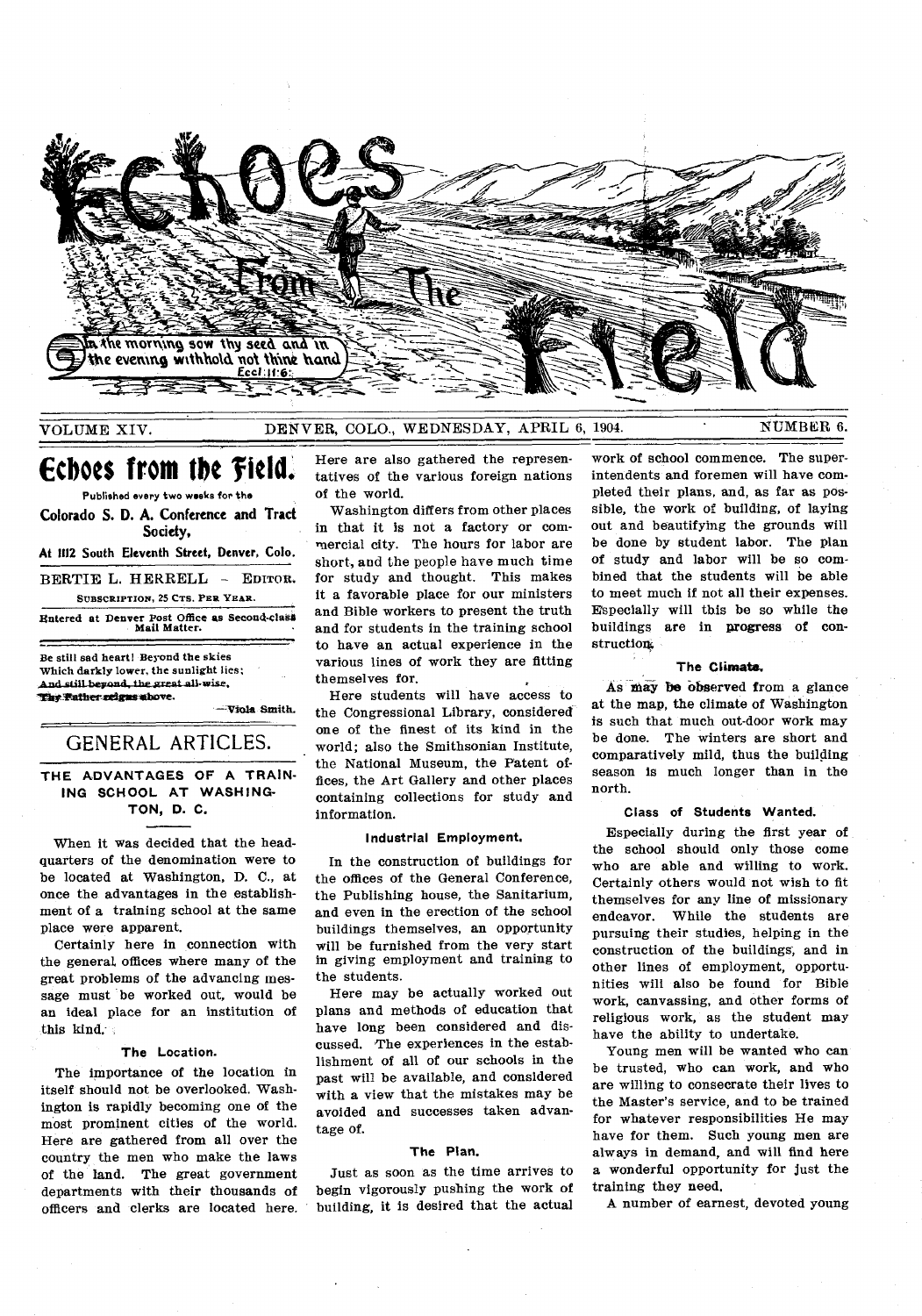women will also be furnished with employment, for much will be found that they can'do that will assist them largely, if not wholly, in defraying their expenses.

#### **When to Come.**

Announcements will be published as soon as definite arrangements have been made for the work to begin. No one should come without first having made definite arrangements. Correspondence is invited, and full instruction and information will be given on request.

W. T. Bland.

### **A LIVE ISSUE.**

About the first of May, the **Southern Watchman** of Nashville, Tennessee, will issue a special number on the "Second Coming of Christ and the signs just preceding it." This number is to contain 24 pages, printed in two colors. There will be an appropriate and striking cover design, and the issue throughout will be profusely illustrated.

Some of the special signs that will be considered are, "Among the Nations," "War Preparations," "The Eastern Question," "Capital and Labor," "The Trusts," The Money Problem," "Troublous Times," etc.

It will be a brief, clear-cut presentation of the live issues of the hour from a prophetic stand point; and, in view of the present difficulties in the far East, it will be of the keenest interest to all. The publishers will spare no pains in making this a most timely, interesting and valuable number in every respect.

Although, as stated above, this special number will contain twenty-four pages and be printed in two colors, yet it will be funrished at the following low rates: single copies, 5 cents; 5 to 24 copies to one address, 4 cents per copy; 25 or more copies to one address, 3 cents per copy.

### **THE CENTRAL UNION CONFER-ENCE.**

This meeting was held at Omaha, Nebraska, March 4-14. Thinking our people will be glad to know something about what was done, and as but few take **The Central Advance** in which the conference reports appear, we take this way of speaking to you.

Elder E. T. Russell was re-elected

president, and Elder R. C. Porter vicepresident. The one feature of this meeteing that cheered my heart, was the earnestness on the part of many for a deeper work, a better fitting up for the great work to be done. The greatest move I ever witnessed among the ministry took place the last Sabbath of the meeting. This encouraged the laity of God's people, and a Sabbath day's march was made toward the kingdom.

The studies given by Elders Daniels and Prescott were the best I ever heard. Elder Warren worked faithfully for those who attended the evening meetings, and his efforts were not without fruit. To me this meeting is a bright spot in my Christian life, and I am sure all the Colorado delegates will say the same. A marked coming up among the ministry and people was seen during this meeting. Courage for the last great struggle filled many hearts which we trust is not for a moment, but for all time, as long as there is a soul that will repent.

Dear brethren and sisters of the Colorado Conference, let us rally for the conflict, as one man would meet a fire. Our Lord is coming. Get ready. Get ready.

G. F. Watson.

#### **OUR COMMITTEE MEETING.**

On my return from the Conference held at Omaha, and the College Board meeting held at College View, the following members of our conference committee met in our office in Denver, March 28th: Elders H. M. J. Richards, W. Ziegler, G. W. Anglebarger and Dr. W. W. Hills. Brother E. E. Farnsworth, and Sisters Herrell and Watson were invited to take part in the council.

Among the many matters of interest to be considered was the filling of the place made vacant by the removal of our beloved Brother Phillips. After much thought and prayer, Brother Farnsworth was selected to look after the book work in connection with his other work. All the book agents in our conference should address all correspondence intended for the State agent, to E. E. Farnsworth, at our office in Denver.

Another point which was decided at this meeting is the location of our conference camp-meeting. Longmont is the place chosen, and the date, August 18-28, 1904. More will 'be said about this at another time. The work for the summer was planned, such'as local camp-meetings, tent meetings, etc.

I have been in many committee meetings, and never do I remember of having so much of God's g000d spirit and guidance, and so say all who were present. Remember us in prayer. G. F. Watson.

### **THE FAMILY BIBLE TEACHER.**

We have once before called attention to this little publication, and some in this conference are using it with excellent results, but we believe it is a work that should receive attention in every church. .It consists of a series Of twenty-eight Bible studies, following each other in about the same order as the subjects are presented in a series of tent lectures. They are neatly printed on a fourpaged leaflet, nine by six inches, and contain questions and answers and explanatory notes, and the truth is presented in an attractive manner. In Kansas City, Mo., Elder Merrill is personally using three hundred of these each week, and considers it the most practical and the easiest way to do missionary work he has ever tried. Each week one of these leaflets is left with the family, and then from week to week the interest is watched, and in **a** short time an-interested class of readers is developed and Bible readings are called for. Any one with no experience in Bible work can carry on this line of work. We wish every church would order a few sets and try the work. They can be furnished at ten cents per set, post paid.

## FIELD REPORTS.

### **FARMINGTON, N. M.**

Since leaving Bayfield, Colorado, I have spent a week with the church at Farmington, N. M., where we enjoyed some profitable meetings. The church was well filled each evening, showing that there is quite a little interest to hear the truth among those not of our faith. I hope to go back there soon to see what can be done for them. May the Lord direct, and to. Him be ascribed the glory.

M. Mackintosh.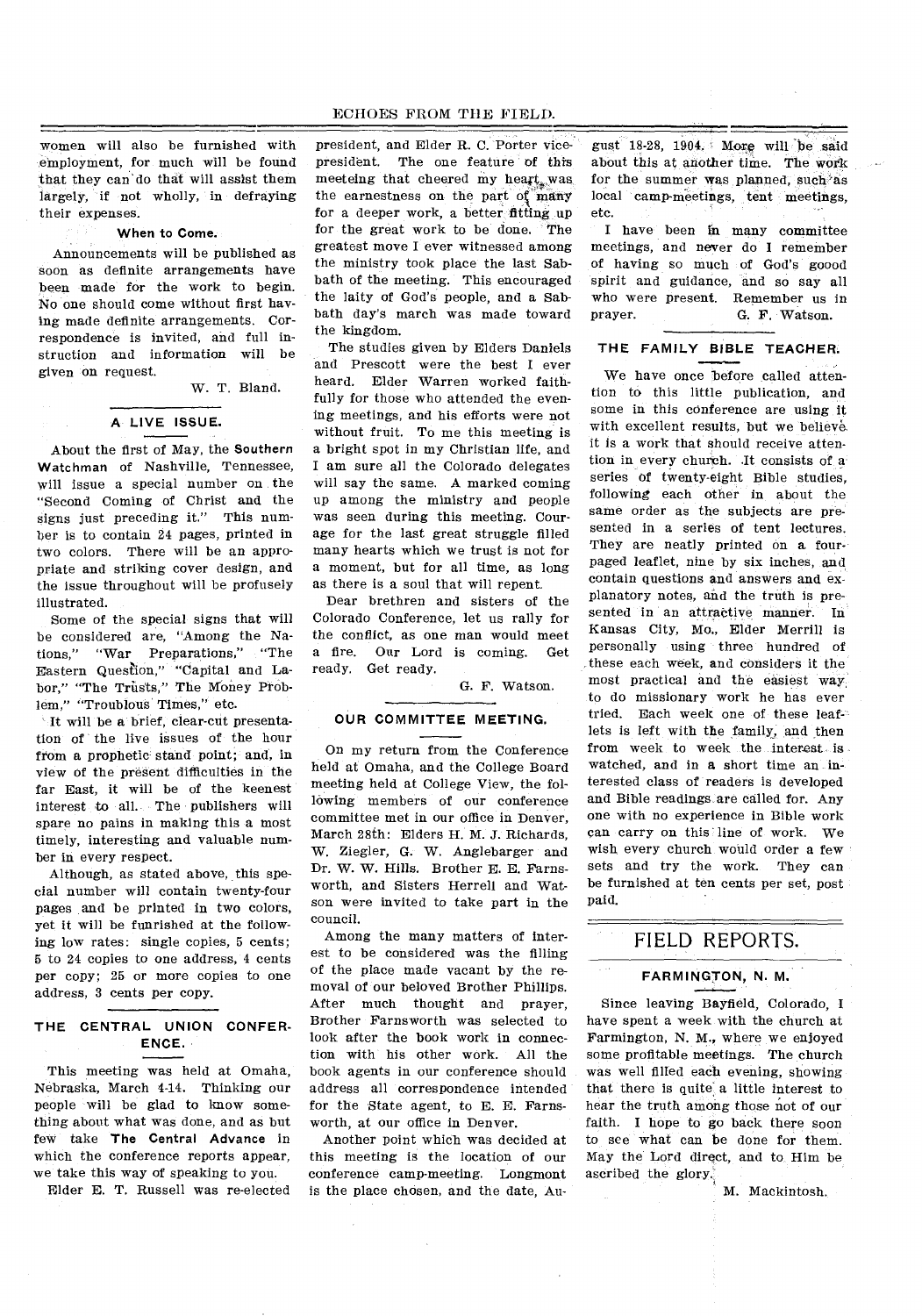### ECHOES FROM THE FIELD,

#### **CHURCH SCHOOLS.**

Colorado is planning an advance move in the church school work, and I trust every one will note the following. To make a school a success we must begin in season to prepare for it, and then work for it as long as it is in session. It is not too early for our churches to begin a campaign in the interests of this work. Money will be needed, and it will be much easier to begin now, and be gathering it in, than to wait till the time for school to open and then try to raise all the funds. Last year there were calls for about fifteen teachers, but when we came to look over our list of available teachers we found only one who was ready for the work. Others were gathered in who had more or less of a preparation till we have had seven church and family schools the past winter. This year we hope to have enough trained teachers to supply all the calls. A teachers' training school will be held in eastern Kansas, which will last eight weeks, and it is hoped that all who are planning to take up the church school work will attend this school. Good teachers, who have had real experience in this branch of the work, will be in attendance, and from the present plans I believe this summer school will be the most practical of any ever held among this people. In the next **Echoes** an outline of the proposed course of study and plan of work will be given. What I wish now, most of all, is the names of from fifteen to twenty young men and women who will attend this institute and teach our schools the coming year. The Central Union Conference, in view of the distance our teachers have to go to attend the institute, have made an appropriation of ten dollars for each one who will attend from Colorado, to assist in paying fare. I would like at once to hear from those who are thinking of attending the summer school this year, and will our conference workers, and church officers, and any one else send me the names of those ,whom you think should be in this work. God has spoken decidely on this question. How many of, us will respond? I hope to visit quite a number of the churches in the interests of the church school and canvassing work in the next few weeks. E. E. Farnsworth,

### **WHAT CAN WE DO?**

What can we do to lift our conference tent fund to a place where we will not feel afraid of embarrassment when we come up- to our annual conference and camp-meeting? I know of no other way but to ask help of you, dear brethren and sisters. If each one of us would help a little we could have this line of our work abreast with other lines. It is impossible to hold state camp-meetings without money.

Your committee voted to raise \$300 for this fund, and I wonder what church will be the first to respond. I hope the elder in each church will see that his church has an opportunity to help in this most worthy object. Come, dear brethren, let us lift all together. Let us raise every dollar of our tent fund for the coming campmeeting before the meeting is held, so that there will be no debt incurred this year. G. F. Watson.

### **CANVASSERS' INSTITUTE AT HYGIENE.**

A Canvassers' Institute will be held at Hygiene, beginning Sunday, May 1, and continuing at least ten days. We expect that Brother G. Phillips will be with us to give us the benefit of his long experience in the book work. As far as we know now, this will be the only training school we will have in the conference this spring, and so we are anxious to have all prospective canvassers attend this one. Are there not those in other parts of the conference whom the Lord is calling to this important branch of the work? As the conference committee have asked me to look after the interests of the canvassing work, I am anxious to get in correspondence with all the workers already in the field, and also all those who may feel a burden to enter the work in the near future. God has a rich blessing awaiting those who will faithfully do the work of the evangelistic canvasser. Questions concerning the institute, or any other feature of the work will be gladly answered. E. E. Farnsworth.

### **WASHINGTON, D. C.**

Our public meetings are held in a very good hall, located *in* a most central position, accessible to all parts of the city. Brother W. A. Spicer

spoke Sunday evening, March 6, on the subject of Russia in prophecy, the coming Armageddon, and the sealing work, and we believe that all saw the old truth in a new and startling light.

The work here is onward. It was the most successful meeting we have ever had in all my experience in Washington.

No building is as yet in progress. Plans are being laid, and we are hoping that a good amount of money will be sent in before a

#### **Foundation Stone**

has been laid or a nail driven. We have often been told that our people much prefer to pay for our institutions before they are built, rather than after. We believe it is so. You who read this article have the privilege of proving this to be true.

Very few wil come in person, but all can send that which represents their love and sympathy for the work, and their faith in this move. You can send the representative of your strength, your enery, that which stands for your very heart, your treasure, the "sinews of war,".

Up to the, present date, March 8, the actual amount of money, sent in for the purpose of paying the expense of the removal to. Washington, and of building the institutions to be erected here, is \$3,144.57. We are glad for this good beginning; but there will need to be the giving of large sums by a goodly number to make up the \$25,000 needed by the first of May.

We thank the Lord that he has sent' to us special directions in regard to the character of the buildings to be erected in. Washington. We quote from a letter of instruction written February 15:

(Concluded next week )

| The <sub>1</sub>                                      |                      |
|-------------------------------------------------------|----------------------|
| Seven                                                 | $\omega = 10^{-10}$  |
| Seals                                                 |                      |
| and the                                               |                      |
| Seven Churches                                        | ing a show and       |
| is the title of a pamphlet                            |                      |
| just issued as                                        |                      |
| - Bible - ---                                         | <b>Service State</b> |
| Students                                              |                      |
| Library No. 184.                                      |                      |
| This pamphlet will be a                               |                      |
| $\frac{1}{2}$ most excellent help in the              |                      |
| Study                                                 |                      |
| of this quarter's                                     |                      |
| Sabbath-<br>in King Cod                               |                      |
| School Lessons.∶                                      |                      |
| Price ten cents.<br>the company's company's company's |                      |